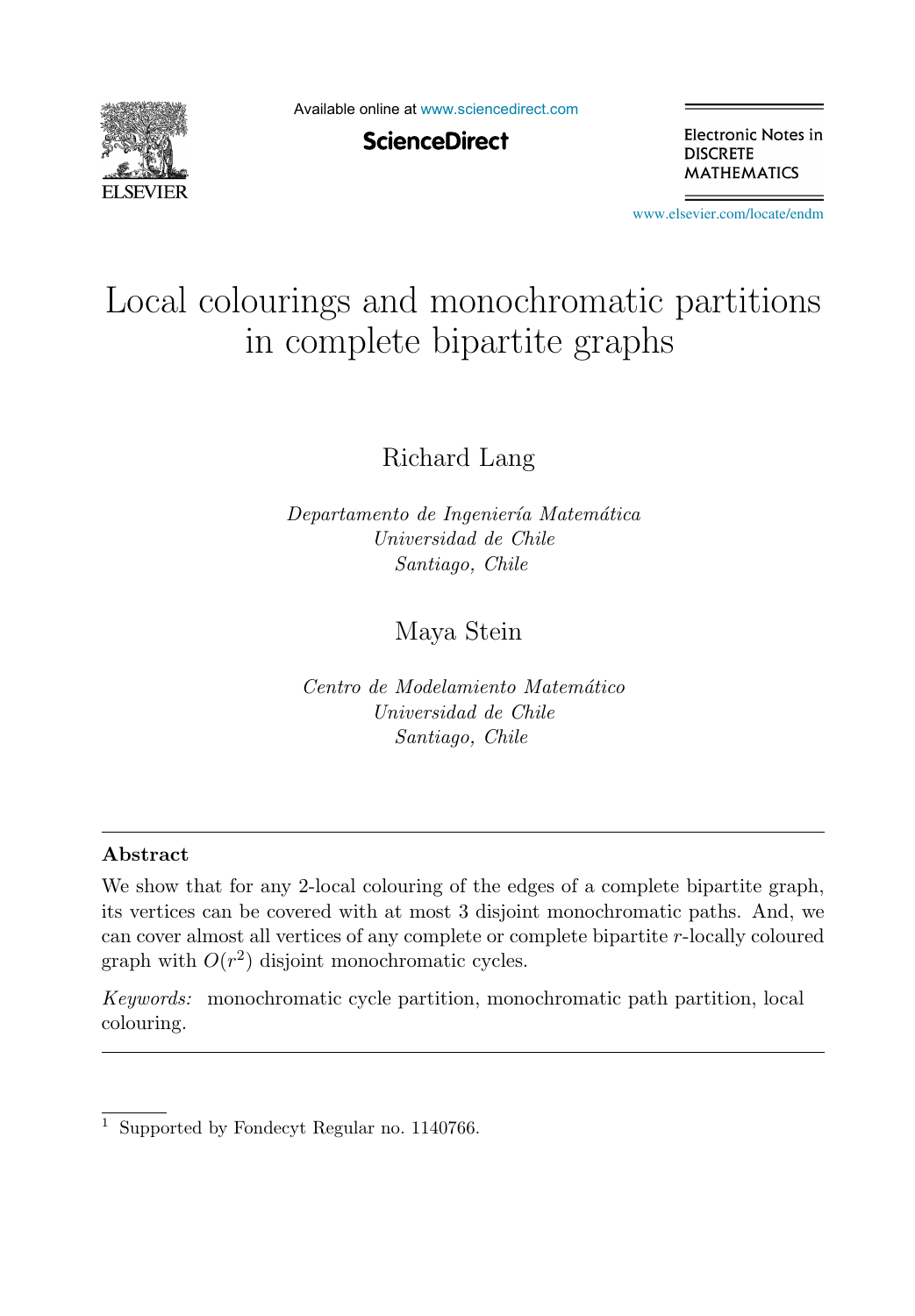## **1 Introduction**

### 1.1 History of monochromatic partitions

The problem of partitioning a graph into few monochromatic paths or cycles, first formulated explicitly in the beginning of the 80's [\[6\]](#page-5-0), has lately received a fair amount of attention. Its origin lies in Ramsey theory and its subject are complete graphs (later substituted with other types of graphs), whose edges are coloured with r colours. Call such a colouring an  $r$ -colouring; note that this need not be a proper edge-colouring. The challenge is now to find a small number of disjoint monochromatic paths, which together cover the vertex set of the underlying graph. Or, instead of disjoint monochromatic paths, we might ask for disjoint monochromatic cycles. Here, single vertices as well as single edges count as cycles. Such a cover is called a monochromatic path partition, or a monochromatic cycle partition, respectively. It is not difficult to construct r-colourings that do not allow for partitions into less than  $r$  paths, or cycles. For instance, take vertex sets  $V_1, \ldots, V_r$  with  $|V_i| = 2^i$ , and for  $i \leq j$ give all  $V_i-V_j$  edges colour *i*.

It has been long known that for  $r = 2$ , any r-coloured complete graph  $K_n$ has a partition into two disjoint paths, regardless of the size of  $n\,[5]$  $n\,[5]$  $n\,[5]$ . Moreover, these paths have different colours. An extension of this fact, namely that every 2-colouring of  $K_n$  has a partition into two monochromatic cycles of different colours was conjectured by Lehel, and verified for large n in [[17](#page-6-0)] and in [[1](#page-5-0)], and for all values of  $n$  in  $|2|$  $|2|$  $|2|$ .

A generalisation of these two results for other values of  $r$  was conjectured by Gyárfás, and by Erdős, Gyárfás and Pyber, respectively. More precisely, they conjectured that any r-coloured  $K_n$  can be partitioned into r monochromatic paths  $[7]$  $[7]$  $[7]$ , and even into r monochromatic cycles  $[4]$  $[4]$  $[4]$ . The conjecture for cycles was recently disproved by Pokrovskiy [\[19\]](#page-6-0). He gave counterexamples for all  $r \geq 3$ , but also showed that the conjecture for paths is true for  $r = 3$ . It is further known that any r-coloured  $K_n$  can be partitioned into  $O(r \log r)$ monochromatic cycles [[9](#page-5-0)]. We remark that Pokrovskiy's counterexamples have partitions into  $r+1$  cycles (and one of these is a single vertex), and he conjectures r disjoint cycles suffice for covering all but a constant number  $c = c(r)$ of vertices [[19](#page-6-0)].

Monochromatic path/cycle partitions have also been studied for bipartite graphs, mainly for  $r = 2$ . Interestingly, a certain class of colourings makes a direct extension of the results above impossible. A 2-colouring of  $K_{n,n}$  is called a split colouring if there is a colour-preserving homomorphism from the edge-coloured  $K_{n,n}$  to a properly edge-coloured  $K_{2,2}$ . It turns out that in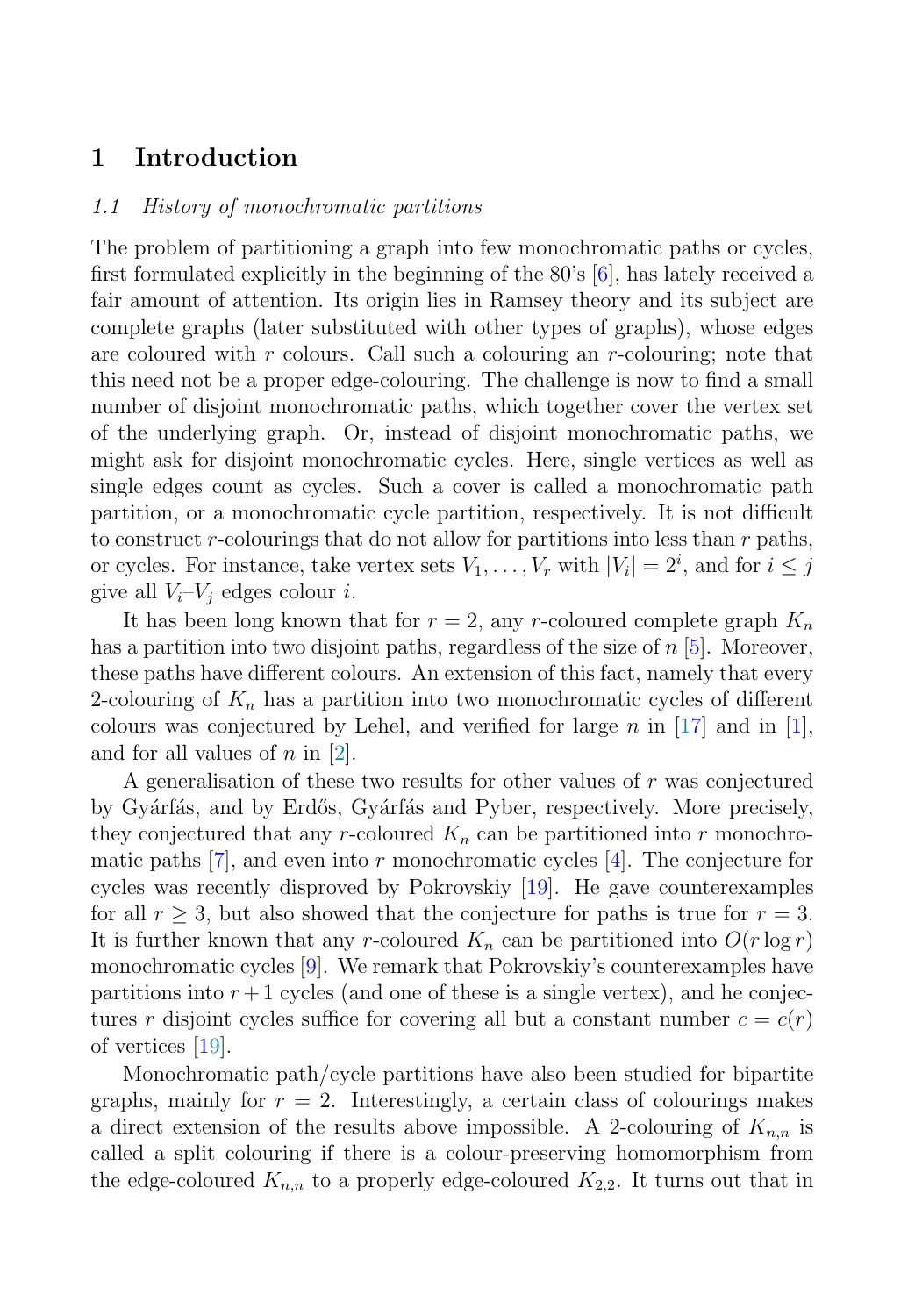<span id="page-2-0"></span>the case of a split colouring one might need three monochromatic paths, but otherwise  $K_{n,n}$  can be partitioned into two paths of distinct colours [\[19\]](#page-6-0).

Split colourings can be generalised to more colours, providing a general lower bound of  $2r - 1$  on the path/cycle partition number for  $K_{nn}$ . For  $r = 3$ , this bound is asymptotically correct [[14](#page-6-0)]. For an upper bound, it is known that any r-coloured  $K_{n,n}$  can be partitioned into  $O(r^2 \log r)$  monochromatic cycles [[18](#page-6-0)]. As a byproduct of Theorem 1 (b) below, we obtain an improvement of this bound to  $O(r^2)$ .

#### 1.2 Local colourings and our results

We establish new bounds for the size of cycle partitions with respect to local colourings. Local colourings are a natural way to generalise r-colourings, and first appeared in the context of Ramsey theory [\[8](#page-5-0)[,21\]](#page-6-0). A colouring of the edges of a graph is said to be  $r$ -local if every vertex is adjacent to edges of at most  $r$ distinct colours. For instance, a rainbow colouring of the triangle is 2-local.

Recently, Conlon and Stein [\[3](#page-5-0)] showed that any r-local colouring of  $K_n$ admits a partition into  $O(r^2 \log r)$  monochromatic cycles, and, if  $r = 2$ , then two cycles (of different colours) suffice. We improve their bound for complete graphs, and also give a bound for monochromatic cycle partitions in bipartite graphs.

**Theorem 1.1** [\[15](#page-6-0)] For every  $r \geq 1$  there is an  $n_0$  such that for  $n \geq n_0$  the following holds.

- (a) If  $K_n$  is r-locally coloured, then all its vertices can be covered with at most  $2r^2$  disjoint monochromatic cycles.
- (b) If  $K_{n,n}$  is r-locally coloured, then all its vertices can be covered with at most  $4r^2$  disjoint monochromatic cycles.

The proof of Theorem 1.1 is described in Section [2](#page-3-0). We do not believe our results are best possible, but suspect that in both cases  $(K_n$  and  $K_{n,n}$ , the number of cycles needed should be linear in r.

**Conjecture 1.2** There is a c such that for every r, any r-local colouring of  $K_n$  or of  $K_{n,n}$  admits a covering with cr disjoint cycles.

Our second result treats the case  $r = 2$ :

**Theorem 1.3** [\[15](#page-6-0)] Let the edges of  $K_{n,n}$  be coloured 2-locally. Then  $K_{n,n}$  can be partitioned into 3 or less monochromatic paths.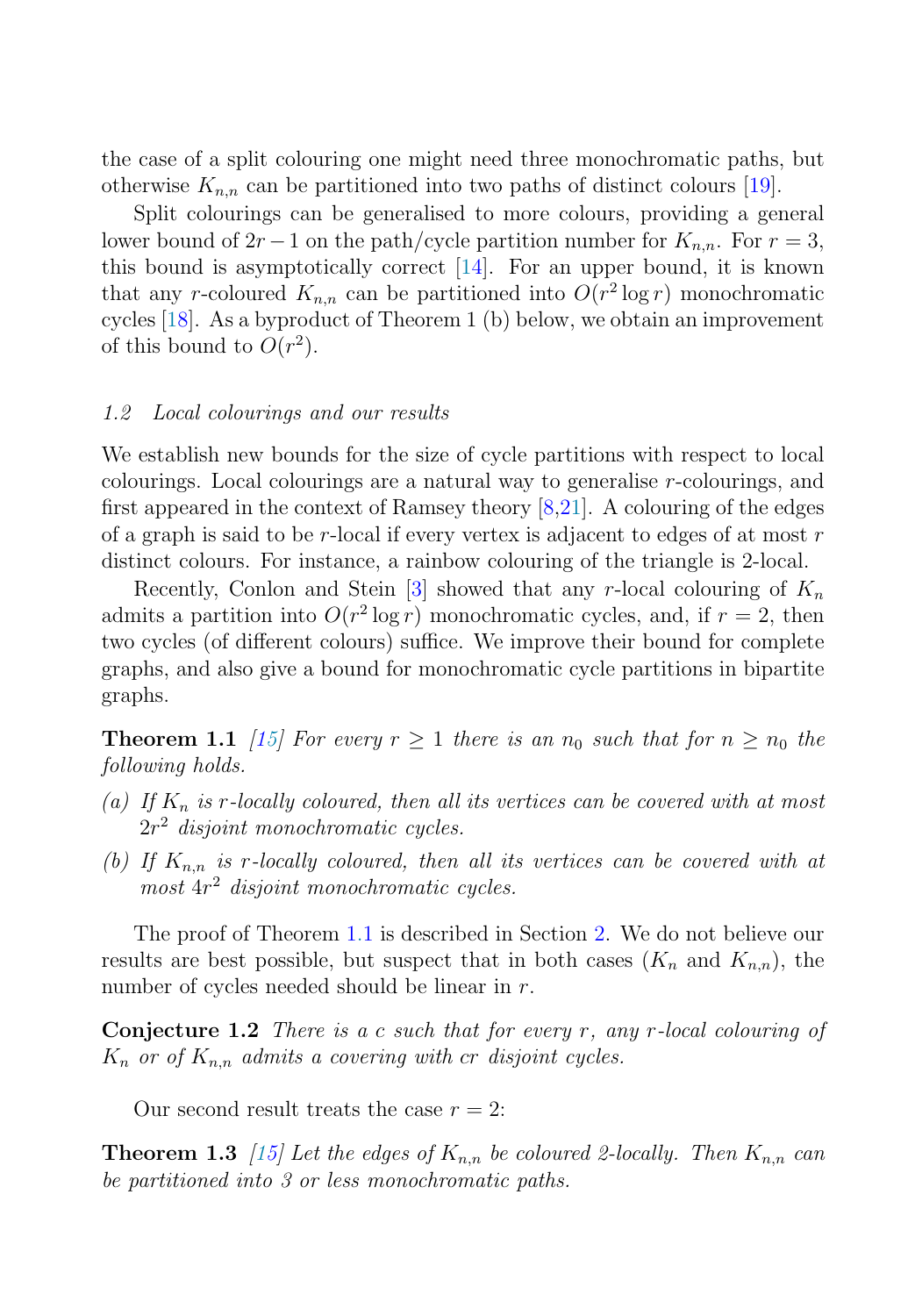<span id="page-3-0"></span>The proof of Theorem [1.2](#page-2-0) is purely combinatorial. We first break down the colouring to three possible shapes. It is then shown that for each of the shapes  $K_{n,n}$  can be partitioned into 3 or less monochromatic paths. For details, see [\[15](#page-6-0)].

## **2 Proof of Theorem [1.1](#page-2-0)**

In this section we give an outline of the proof of Theorem  $1.1(a)$  $1.1(a)$ . The proof of Theorem  $1.1(b)$  $1.1(b)$  is very similar.

#### 2.1 Part I: Monochromatic connected matchings

We need the notion of monochromatic connected matchings. The use of these matching, together with an application of the regularity lemma (see below) was first used by Lukzak [\[16\]](#page-6-0) and has by now become a standard approach. A monochromatic connected matching is a matching in a connected component of the graph spanned by the edges of a single colour.

The following lemma plays a key role in the proof.

**Lemma 2.1** [[15](#page-6-0)] If  $K_n$  is r-locally edge coloured, then  $V(K_n)$  can be covered with at most  $r(r+1)/2$  monochromatic connected matchings.

The proof of Lemma 2.1 uses induction, and the following simple lemma, which itself is proved with a greedy strategy:

**Lemma 2.2** [[15](#page-6-0)] For  $k \geq 2$ , let the edges of a graph G be coloured k-locally. Suppose there are m monochromatic components that together cover  $V(G)$ , of colours  $c_1, \ldots, c_m$ .

Then there are m vertex-disjoint monochromatic connected matchings  $M_1, \ldots,$  $M_m$ , of colours  $c_1, \ldots, c_m$ , such that the inherited colouring of  $G-V(\bigcup_{i=1}^m M_i)$ is a  $(k-1)$ -local colouring.

## 2.2 Part II: Regularity

The aim of this part of the proof is to show the following auxiliary lemma.

**Lemma 2.3** [\[15\]](#page-6-0) If  $K_n$  is r-locally edge coloured, then all but  $o(n)$  vertices of  $K_n$  can be covered with at most  $r(r+1)/2$  monochromatic cycles.

For our proof of Lemma 2.3, we assume the reader's familiarity with Szemerédi's regularity lemma  $[20]$ , as described in any standard graph theory textbook. We will use the regularity lemma for edge-coloured graphs, which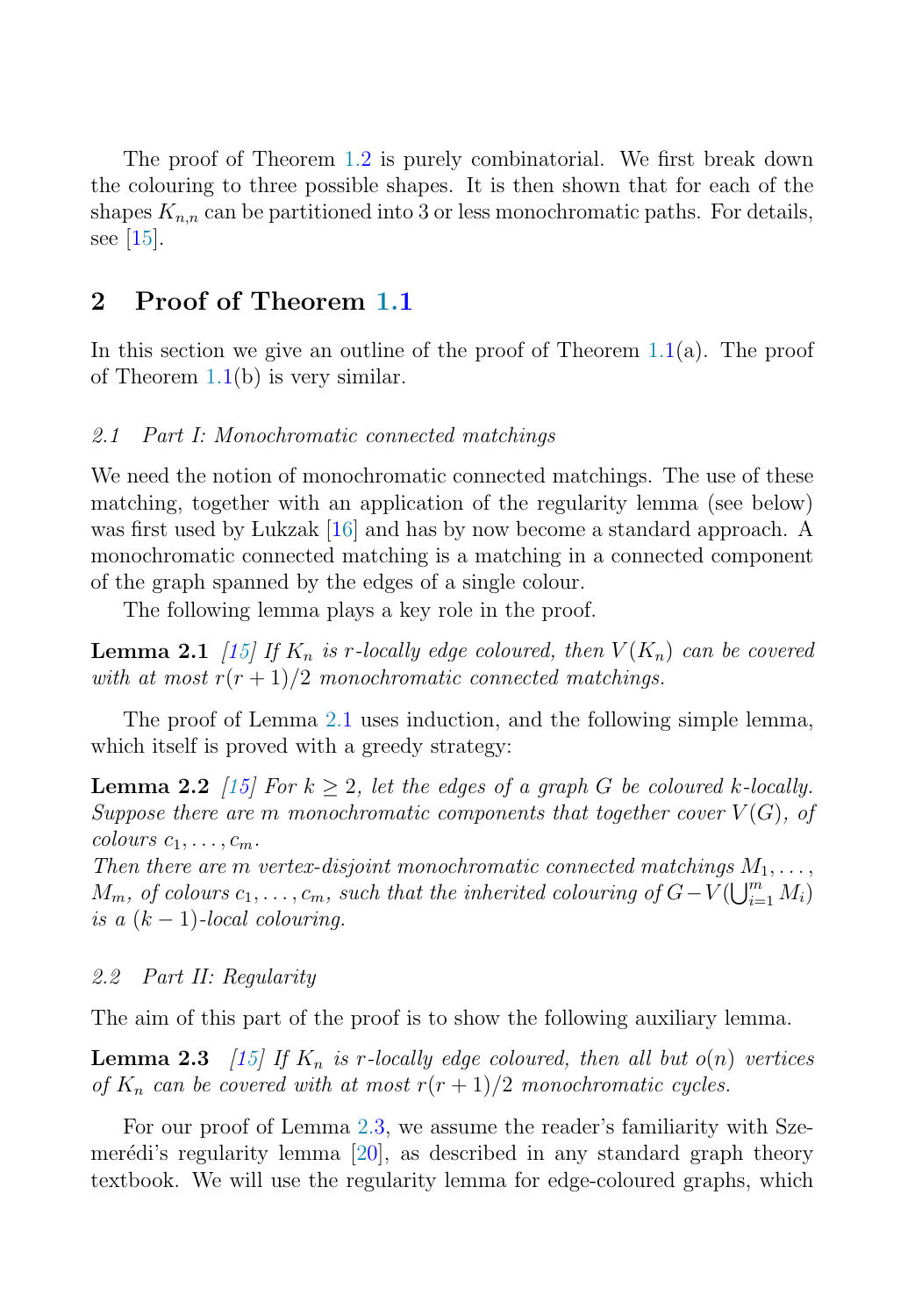gives a partition, where almost all pairs are highly regular in all colours. For this, however, it is necessary that the total number of colours in bounded, a condition our host graph, the r-locally coloured  $K_n$ , does not a priori fulfill.

So, for our application of the multi-coloured regularity lemma we simply delete all edges of all the colours of lowest density, as these turn out to be few. We then obtain a vertex-partition of  $K_n$ , where most pairs are highly regular in all of the colours. The reduced graph  $R$  inherits an edge-colouring from the r-local colouring of  $K_n$ , by simply giving each pair the colour which has the largest density in the pair. The graph  $R$  then turns out to be an almost complete bipartite graph that is  $r$ -locally coloured. For details see [\[15\]](#page-6-0).

We now use a robust version of Lemma [2.1,](#page-3-0) which permits us to partition almost all vertices of R into  $r(r + 1)/2$  monochromatic connected matchings. In the subsequent step, we apply a specific case of the blow up lemma (see [[10](#page-5-0)[,13,16](#page-6-0)]) in order to find  $r(r + 1)/2$  monochromatic cycles, which together form a partition of almost all vertices of  $K_n$ , using the monochromatic connected matchings of R as a roadmap. This proves Lemma [2.3](#page-3-0).

## 2.3 Part III: Absorption

For the rest of the proof of Theorem [1.1\(](#page-2-0)a), we combine ideas of [[11\]](#page-5-0) and [[12](#page-5-0)] with Lemma [2.3](#page-3-0).

In a first step we find a large monochromatic uniform subgraph  $H$  of the r-locally coloured complete graph  $K_n$  from Theorem [1.1](#page-2-0)(a). More precisely, H has the property that it remains hamiltonian even if  $o(|V(H)|)$  of its vertices are deleted. The size of  $H$  is linear in n. The existence of such a subgraph  $H$ follows from results of  $[11,12]$  $[11,12]$ , see also  $[14]$  $[14]$  $[14]$ .

Next, we cover almost all vertices of  $K_n-V(H)$  with the help of Lemma [2.3](#page-3-0), using at most  $r(r+1)/2$  vertex-disjoint monochromatic cycles. Denote by S the vertices of  $K_n - V(H)$  that are not covered by these cycles.

Observe that by choosing n large enough, we can ensure that the size of S sufficiently small compared to the order of  $H$ , to allow for applying the following lemma of  $[3]$  $[3]$ :

**Lemma 2.4** Suppose that A and B are vertex sets with  $|B| \leq |A|/r^{r+3}$  and the complete bipartite graph between A and B is r-locally coloured. Then all vertices of B can be covered with at most  $r^2$  disjoint monochromatic cycles.

Apply Lemma  $2.4$  to the graph induced by the edges between  $S$  and  $H$ . This gives a cover of the vertices of S with at most  $r^2$  vertex-disjoint monochromatic cycles, whose union we denote by  $C$ . The robust hamiltonicity of  $H$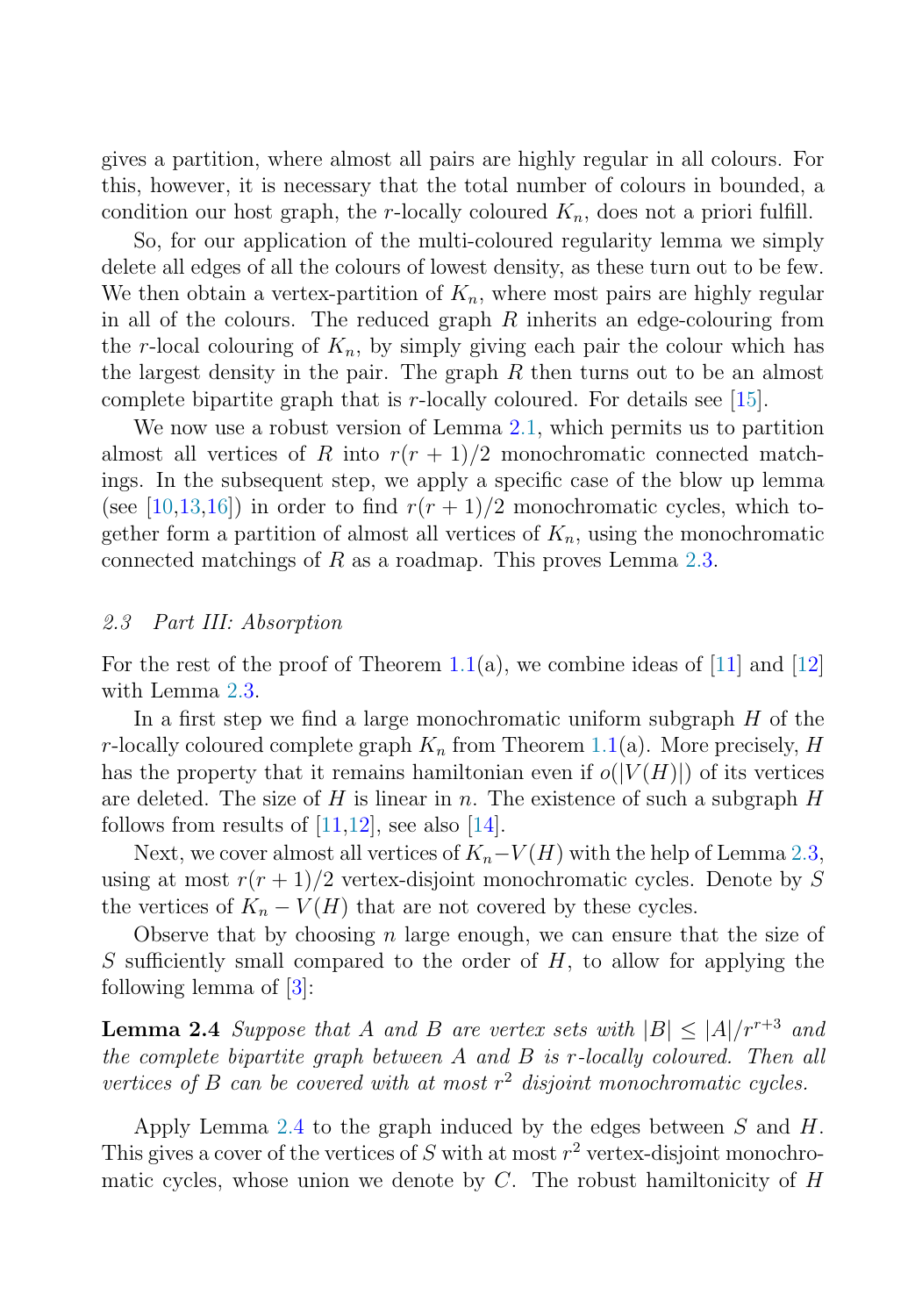<span id="page-5-0"></span>(i.e. the property from above) guarantees that  $H - V(C)$  is hamiltonian. As  $H$  is monochromatic we can finish by taking one more monochromatic cycle, which covers  $H - V(C)$ .

In total, we used  $r(r+1)/2 + r^2 + 1 \leq 2r^2$  disjoint monochromatic cycles to cover all of  $K_n$ . This proves Theorem [1.1\(](#page-2-0)a).

# **References**

- [1] P. Allen, Covering two-edge-coloured complete graphs with two disjoint monochromatic cycles, Combin. Probab. Comput. **17** (2008), 471–486.
- $[2]$  S. Bessy and S. Thomassé, *Partitioning a graph into a cycle and an anticycle:* a proof of Lehel's conjecture, J. Combin. Theory Ser. B **100** (2010), 176–180.
- [3] D. Conlon and M. Stein, Monochromatic cycle partitions in local edge colourings, Journal of Graph Theory, to appear.
- [4] P. Erdős, A. Gyárfás, and L. Pyber, Vertex coverings by monochromatic cycles and trees, J. Combin. Theory Ser. B **51** (1991), 90–95.
- [5] L. Gerencsér and A. Gyárfás, On Ramsey-type problems, Annales Univ. Eötvös Section Math. **10** (1967), 167–170.
- [6] A. Gyárfás, *Vertex coverings by monochromatic paths and cycles*, J. Graph Theory **7** (1983), 131–135.
- [7] , Covering complete graphs by monochromatic paths, Algorithms and Combinatorics **8** (1989), 89–91.
- [8] A. Gyárfás, J. Lehel, J. Nešetřil, V. Rödl, R.H. Schelp, and Zs. Tuza, Local k-colorings of graphs and hypergraphs, J. Combin. Theory Ser. B **43** (1987), 127–139.
- $[9]$  A. Gyárfás, M. Ruszinkó, G. Sárközy, and E. Szemerédi, An improved bound for the monochromatic cycle partition number, J. Combin. Theory Ser. B **96** (2006), 855–873.
- [10] , Three-color Ramsey numbers for paths, Combinatorica **27** (2007), 35– 69.
- [11] , Partitioning 3-coloured complete graphs into three monochromatic cycles, Electron. J. Combin. **18** (2011), Paper 53, 16 pp.
- [12] P. Haxell, Partitioning complete bipartite graphs by monochromatic cycles, J. Combin. Theory Ser. B **69** (1997), 210–218.